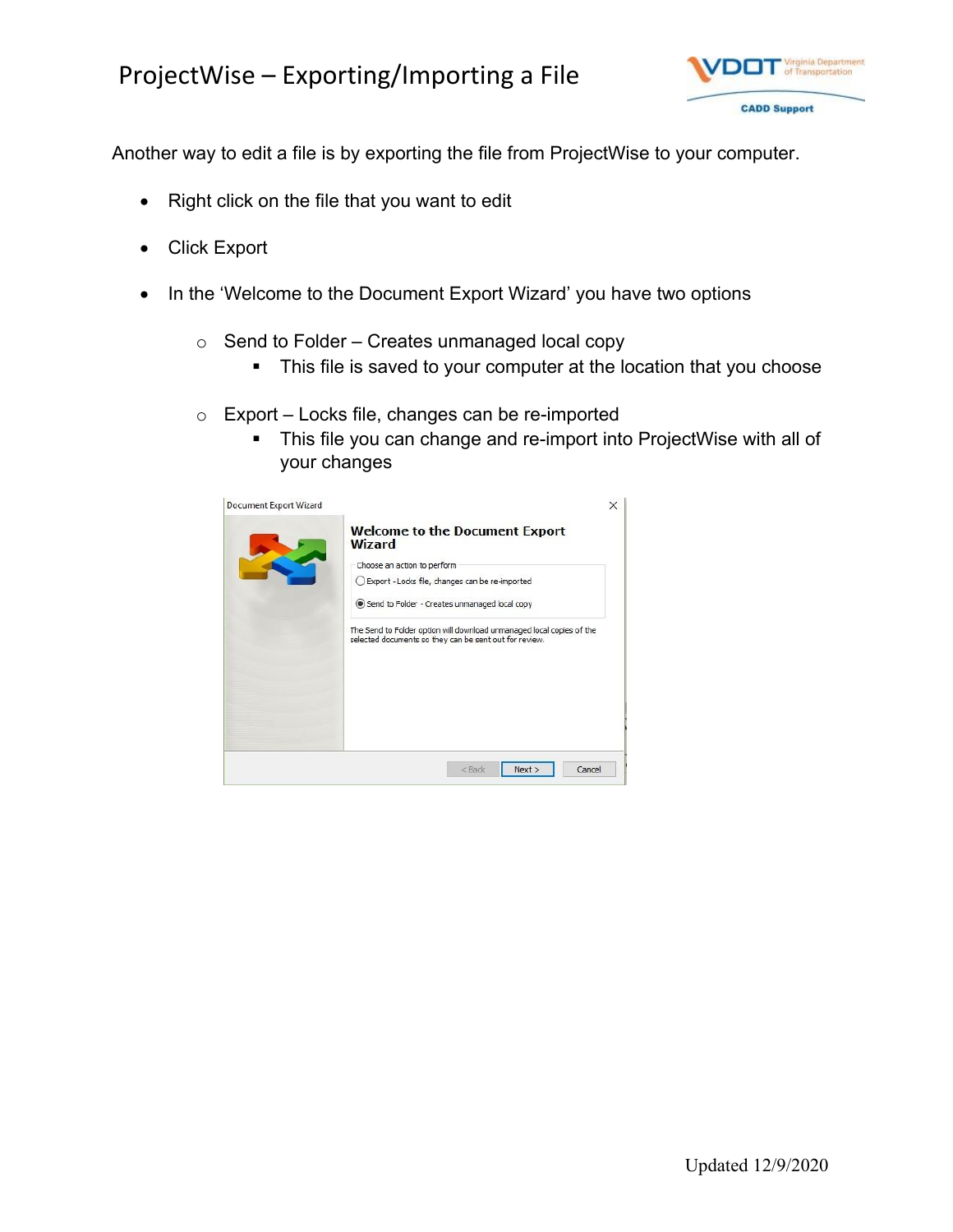

### **Send to Folder**

 You will use the 'Send to Folder' option if you need to send a file to an external email address.

| Document Export Wizard | <b>Welcome to the Document Export</b><br><b>Wizard</b><br>Choose an action to perform<br>○ Export - Locks file, changes can be re-imported<br>Send to Folder - Creates unmanaged local copy<br>The Send to Folder option will download unmanaged local copies of the<br>selected documents so they can be sent out for review. | $\times$ |
|------------------------|--------------------------------------------------------------------------------------------------------------------------------------------------------------------------------------------------------------------------------------------------------------------------------------------------------------------------------|----------|
|                        | Cancel<br><back<br>Next</back<br>                                                                                                                                                                                                                                                                                              |          |

You will choose where you want to Export/Save the file to on your computer

| <b>Document Export Wizard</b>     |                                                                      |                |
|-----------------------------------|----------------------------------------------------------------------|----------------|
| <b>Define the export settings</b> | Specify an export folder and click Next to begin the export.         |                |
| Export folder:                    |                                                                      |                |
|                                   | sa.mullins\Documents\Job Aids Edited\VDOT Internal User Enhancements | Browse         |
| Export comment:                   |                                                                      |                |
| Previous Comments:                |                                                                      |                |
|                                   |                                                                      |                |
|                                   |                                                                      |                |
|                                   | $<$ Back                                                             | Cancel<br>Next |

 Click Next - you will get a message stating that the 'Document Export was successfully completed. Press finish button to exit'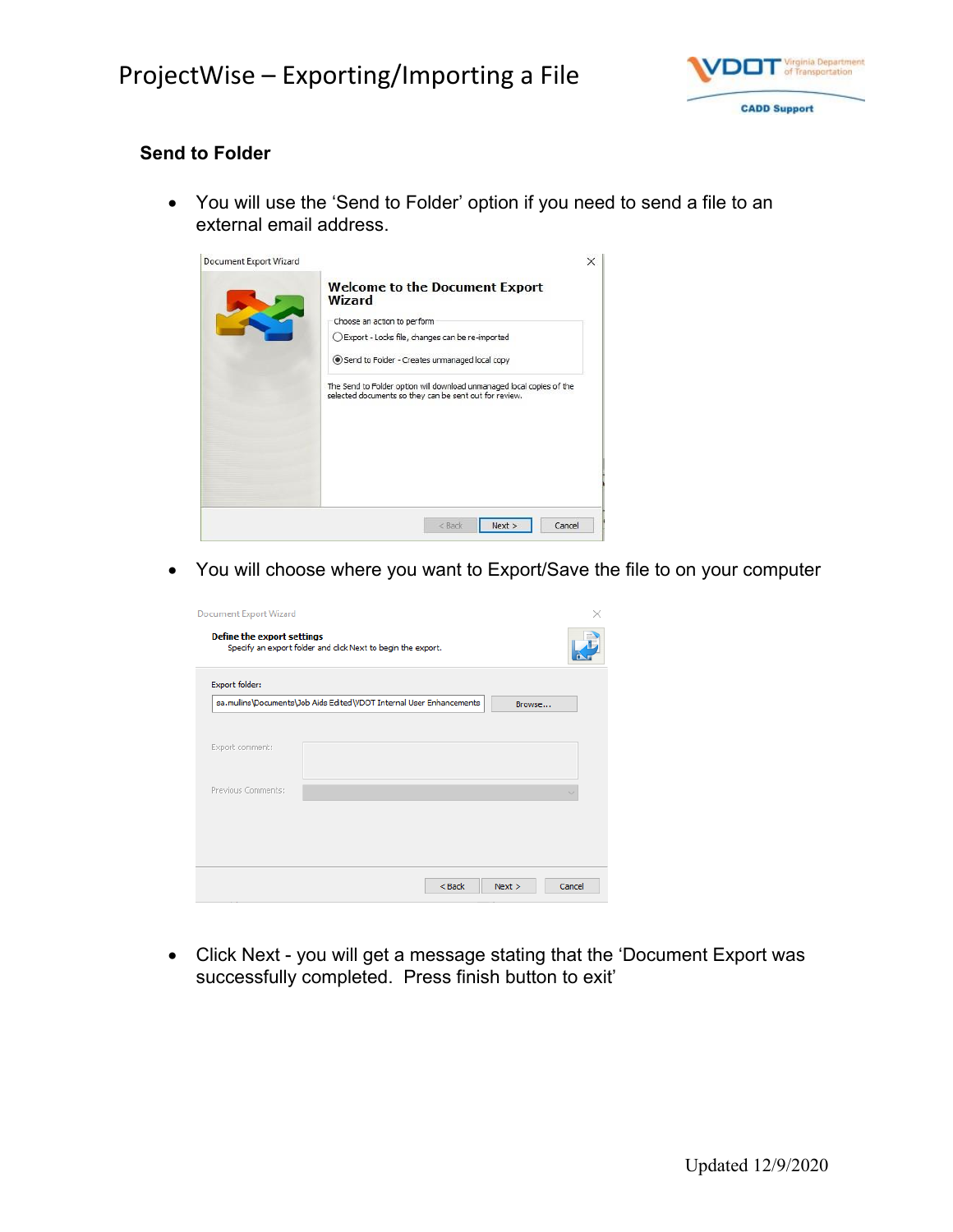

| <b>Document Export Wizard</b><br><b>Review document export results</b><br>Review the information below about document export results. | ×      |
|---------------------------------------------------------------------------------------------------------------------------------------|--------|
| Document Export was successfully completed. Press Finish button to exit.                                                              |        |
| Finish<br>$<$ Back                                                                                                                    | Cancel |

- Click Finish
- Your file is now saved where you Exported the document

#### **Export**

 You will chose 'Export – Locks file, changes can be re-imported' option if you need to update a document that is already in ProjectWise



You will choose where to export the file to on your computer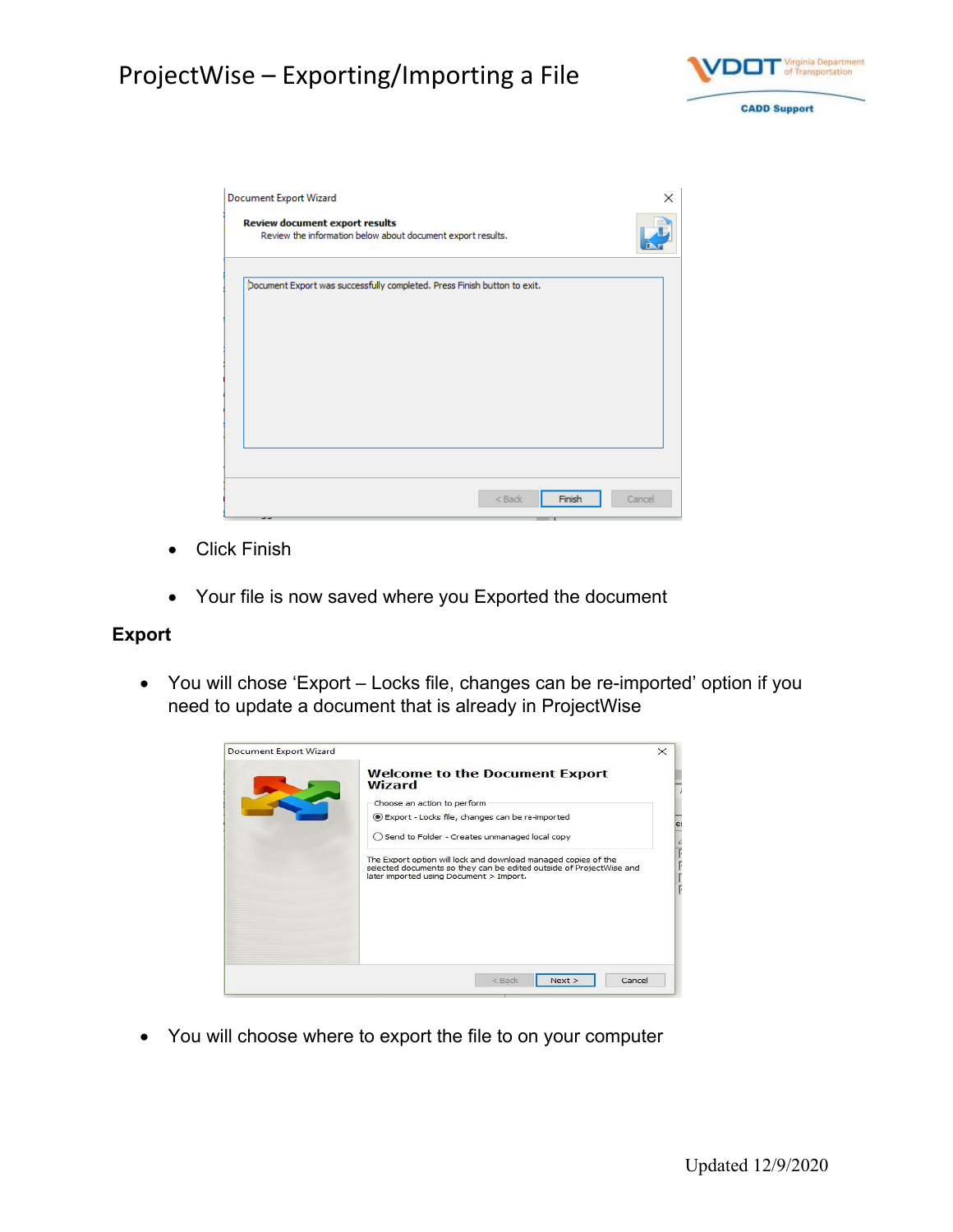

| Export folder:                                  |  |           |
|-------------------------------------------------|--|-----------|
| C: \Users\teresa.mullins\Documents\Advertisment |  | Browse    |
|                                                 |  |           |
| Export comment:                                 |  |           |
| Previous Comments:                              |  | $\ddot{}$ |
|                                                 |  |           |

 Once you hit Next you will get a message stating that the 'Document Export was successfully complete. Press Finish button to exit.'

| Document Export was successfully completed. Press Finish button to exit. |
|--------------------------------------------------------------------------|

 The file will show a disk icon while someone has the file exported; this will let the users know that it is being edited.